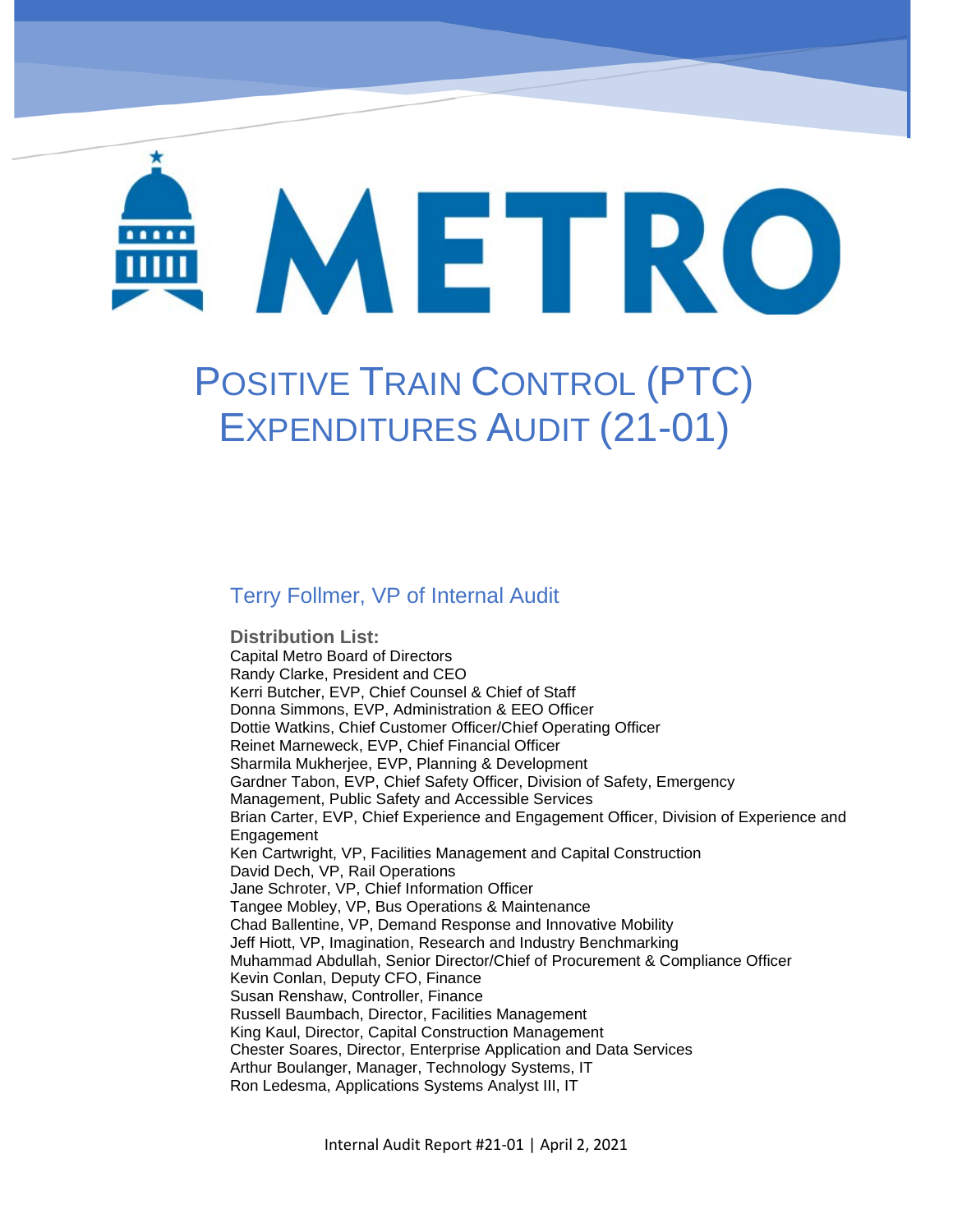# Table of Contents

| А. |  |
|----|--|
| В. |  |
|    |  |
| D. |  |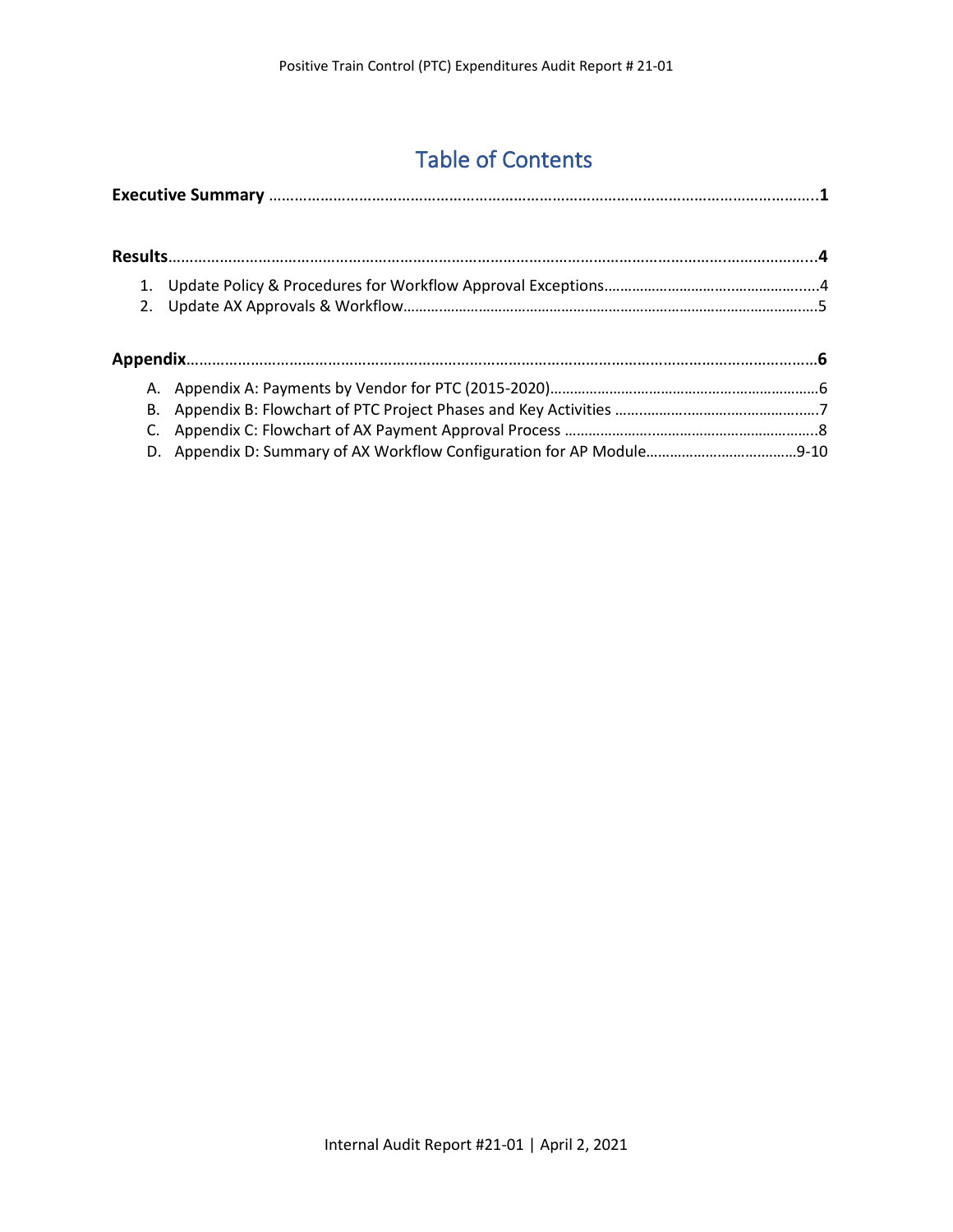### **EXECUTIVE SUMMARY**

As part of our Fiscal Year 2021 Internal Audit Plan approved by the Finance, Audit, and Administration (FAA) Committee, we performed an audit on Positive Train Control (PTC) expenditures to determine whether Capitol Metro has sufficient internal controls to prevent and detect errors and/or irregularities in PTC expenditures and ensure compliance with applicable contract terms. The audit results including the objective, scope, and conclusion are as follows.

#### **Background**

In response to several fatal railroad accidents in the U.S., Congress passed the Rail Safety Improvement Act of 2008, as amended by the Surface Transportation Extension Act of 2015, which requires passenger and major freight railroads to implement Positive Train Control (PTC) by December 31, 2020. PTC is an automated, built-in, train protection system used to prevent train-to-train collisions, derailments, unauthorized train movements in work zones, and trains running through misaligned switches, and as a result, help save lives. To accomplish this, PTC creates information sharing between trains, rail wayside devices, and back office applications regarding speed restrictions, train position and speed, and signal and switch devices.

Capital Metro owns a commuter rail line that runs from Leander to downtown Austin (MetroRail) and a freight rail line that runs from Giddings to Llano, which are both operated by third-party companies. The commuter and freight lines both run on a 32-mile commuter track in central Austin and PTC is only required to be implemented on this part of the track and not the section used exclusively as freight track. From 2015 through 2020 (6 years), Capital Metro paid 15 vendors \$73 million to help implement PTC. Modern Railway Systems is the primary contractor on the project receiving \$68.5 million or approximately 94% of the total amount spent on PTC. The project was funded by a combination of local funds and \$31 million worth of various grants (e.g. FRA, FTA, and 5337). See Appendix A for a summary of payments to vendors for PTC from 2015 through 2020.

In 2017 Capital Metro entered a four-year, design-build contract with Modern Railway System, Inc. (MRS) from September 2017 through December 2020 to implement PTC. MRS was the largest vendor used by Cap Metro out of the 15 PTC vendors utilized on the PTC implementation (see Appendix A.) Capital Metro's PTC system is based on Enhanced Automatic Train Control (E-ATC) methodology and employs a cab signal overlay on the existing signal system. The scope of PTC work included construction, engineering, support services, training, testing, and other services to meet the federally mandated PTC goals of automated train separation, speed enforcement, and work zone protection. The Rail Department is the Project Manager of the PTC project, which includes four phases. We are currently in the third phase and PTC was successfully approved by the FRA in 2020. A high-level project plan by phase can be seen in Appendix B.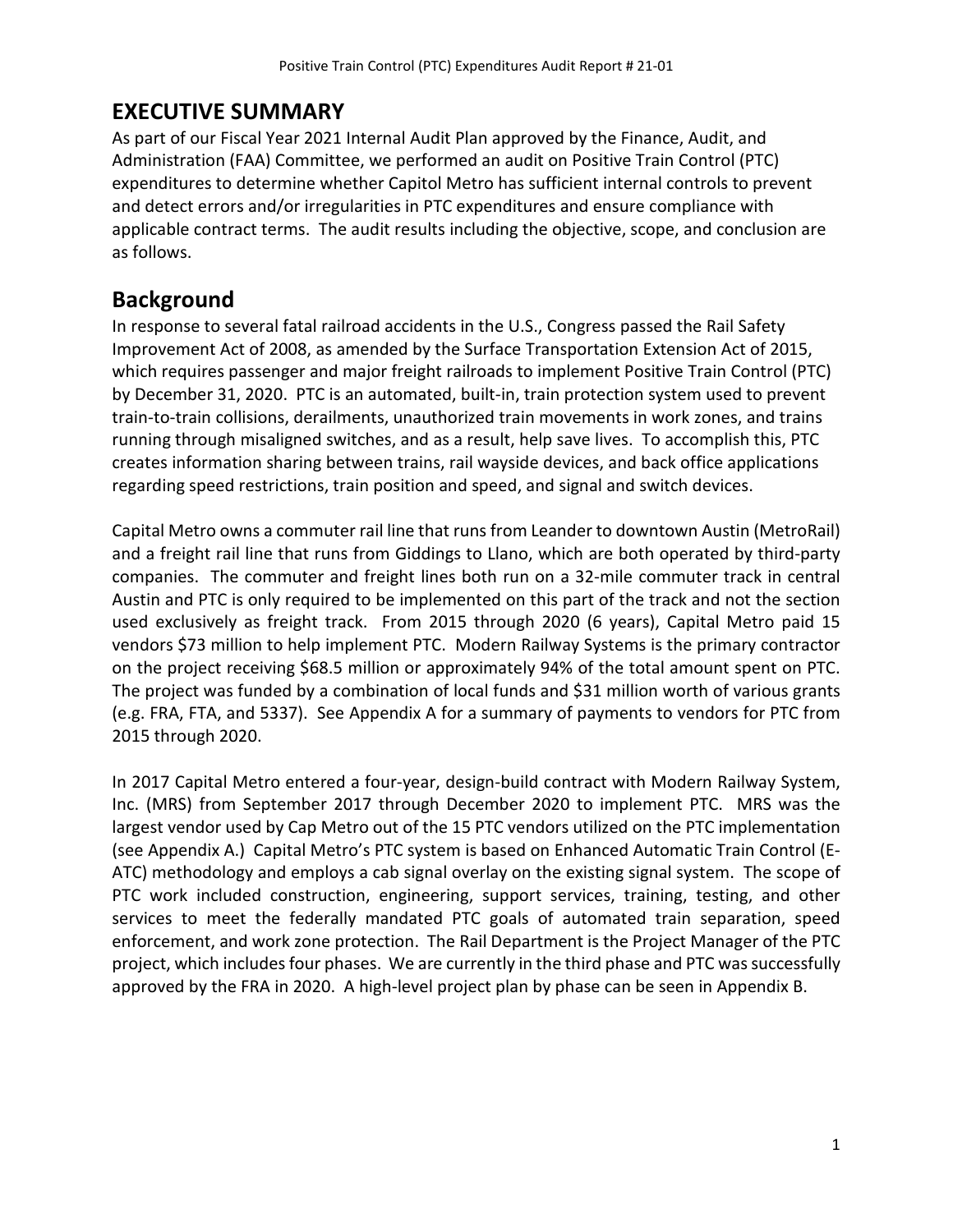To validate invoices and work performed, Rail staff conduct monthly and/or daily Quality Control/Quality Assurance (QC/QA) walkthroughs to ensure vendor work is completed. Capital Metro uses the Microsoft Dynamics AX enterprise resource planning system for accounting and vendor payments. Rail staff must approve PTC-related vendor payments through AX Workflow which has an approval configuration set up by the AX System Administrator on the back end (see Appendix C for a flowchart). Not all levels are required for all approvals, instead, the AX Workflow defines the role that needs approval based on the dollar amount. According to Capital Metro's Accounts Payable Policy (#FIN-106), up to 4 levels of approval within AX are needed for an invoice to be processed and paid by A/P staff. The dollar limits and 4 levels of approval are as follows:

- 1. Utilities Requisitioner/Project Manager Level: \$0.00
- 2. Manager Level: Up to \$99,999.99
- 3. Director Level: \$100,000 \$249,999.99
- 4. Chief Level: \$250,000+

Besides AX, Rail staff use the following other systems: EPPM & Microsoft Project (project management and monitoring), in-house developed Configuration Management Application Tool, Sharepoint (web-based data and repository), and Auto-CAD/Macro-Station/Visio.

#### **Audit Objective & Scope**

The primary objective of this audit was to determine whether Capitol Metro has sufficient internal controls to prevent and detect errors and/or irregularities in PTC expenditures and ensure compliance with applicable contract terms. The audit scope included a review of the payment approval process, controls testing, analysis of AX Workflow data from 2015 through 2020, and contract compliance for a selection of MRS invoices.

## **Opinion**

In our opinion, internal controls are generally in place and properly functioning in the approval of PTC related expenses. We identified several areas where policy and the AX system controls could be enhanced as follows:

- **Update Policy & Procedures for Workflow Approval Exceptions** A/P Policy (FIN-106) should be further refined to address documentation and support for exceptions to standard workflow approval levels.
- **Update AX Approvals & Workflow** Review and update AX approval levels and workflow.

The detailed audit report that follows provides more context and understanding on the audit opinion and recommendations above.

This audit was conducted in accordance with US Government Accountability Office's Generally Accepted Government Auditing Standards (GAGAS) and the Institute of Internal Auditor's International Standards for the Professional Practice of Internal Auditing. These standards require that we plan and perform the audit to obtain sufficient, appropriate evidence to provide a reasonable basis for our findings and conclusions based on our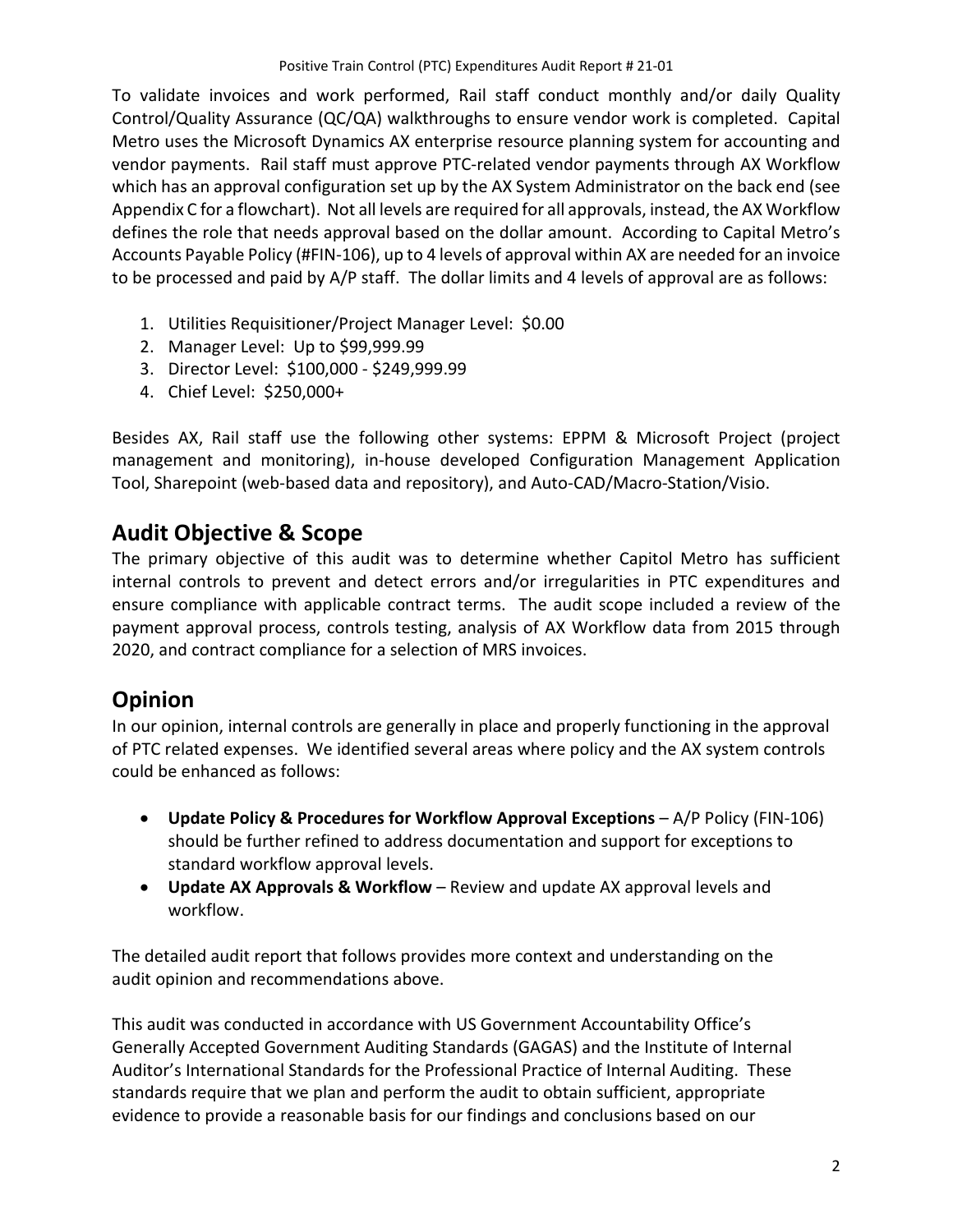audit objective. We believe the evidence obtained provides a reasonable basis for our findings and conclusions based on our audit objectives. The audit was conducted by the following staff members in the Capital Metro Internal Audit Department:

- Sarah Daigle, Internal Auditor II (Project Lead)
- Terry Follmer, VP of Internal Audit

Recommendations to strengthen controls and improve accountability were provided to management. Management agrees with the Internal Audit recommendations and has provided target completion dates which are included in the detailed audit report below. A follow-up audit is performed semi-annually (i.e. May and November) to ensure management action plans for all issued audit reports are completed timely.

We appreciate the cooperation and assistance provided to us throughout this audit.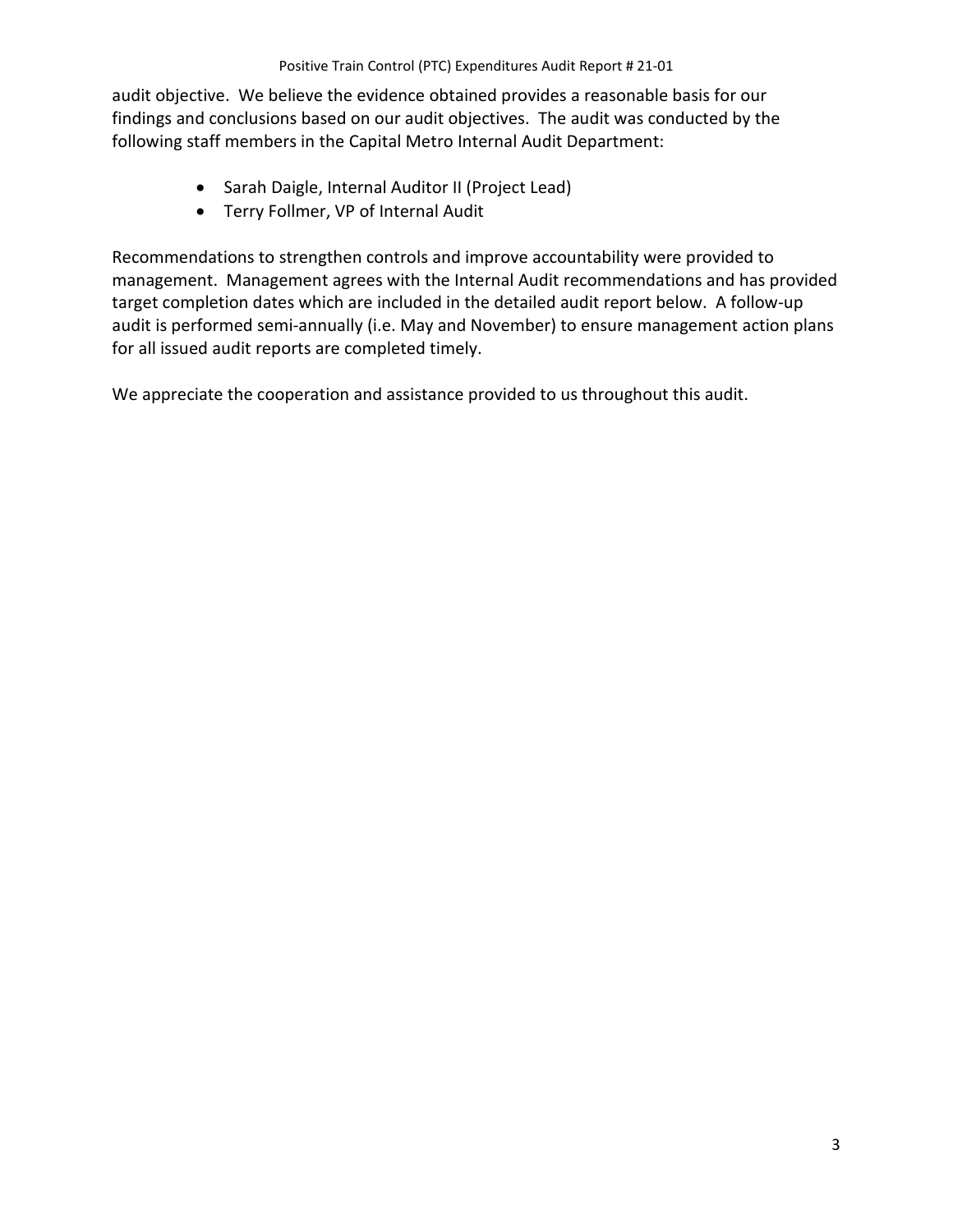<span id="page-5-0"></span>

| <b>Issues &amp; Risk</b>                                                                                                                                                                                                                                                                                                                                                                                                                                                                                                                                                                                                                                                                                                                                                                                                                                                                                                                                                                                                                                                                                                                                                                                                                            | <b>Recommendation</b>                                                                                                                                                                                                                                                                                                                                                                                                                                                                                                                                                                                                                                                                                                                                                                                                                                                                                                                                                                                                                                             | <b>Management Action Plan</b>                       |  |  |  |
|-----------------------------------------------------------------------------------------------------------------------------------------------------------------------------------------------------------------------------------------------------------------------------------------------------------------------------------------------------------------------------------------------------------------------------------------------------------------------------------------------------------------------------------------------------------------------------------------------------------------------------------------------------------------------------------------------------------------------------------------------------------------------------------------------------------------------------------------------------------------------------------------------------------------------------------------------------------------------------------------------------------------------------------------------------------------------------------------------------------------------------------------------------------------------------------------------------------------------------------------------------|-------------------------------------------------------------------------------------------------------------------------------------------------------------------------------------------------------------------------------------------------------------------------------------------------------------------------------------------------------------------------------------------------------------------------------------------------------------------------------------------------------------------------------------------------------------------------------------------------------------------------------------------------------------------------------------------------------------------------------------------------------------------------------------------------------------------------------------------------------------------------------------------------------------------------------------------------------------------------------------------------------------------------------------------------------------------|-----------------------------------------------------|--|--|--|
| 1. UPDATE POLICY & PROCEDURES FOR WORKFLOW<br><b>APPROVAL EXCEPTIONS</b>                                                                                                                                                                                                                                                                                                                                                                                                                                                                                                                                                                                                                                                                                                                                                                                                                                                                                                                                                                                                                                                                                                                                                                            | The Controller together with the AX Administrator in<br>the IT Department should consider:                                                                                                                                                                                                                                                                                                                                                                                                                                                                                                                                                                                                                                                                                                                                                                                                                                                                                                                                                                        | Management agrees with the<br>recommendation.       |  |  |  |
| According to CapMetro's AP policy (#FIN-106), up to 4 levels of<br>approval within AX are needed for an invoice to be paid by AP<br>staff depending on the dollar amount of the payment (Project<br>Manager, Manager, Director, and Chief.) <sup>1</sup> After analyzing AX<br>Workflow data for the AP module for Rail from 2015-2020 (195<br>total PTC invoices), we determined that all payments were<br>properly reviewed and approved by staff, however, we<br>identified the following AX system configuration weakness:<br>Segregation of Duties - 33 out of 195 (17%) of total PTC<br>invoices were approved 2 or 3 times by the same person in<br>AX using an altered AX Workflow (e.g. missing a unique<br>Project Manager, Manager, or Director) and in some cases<br>a separate email or memo approval was manually saved to<br>AX. This altered AX Workflow process appears to occur<br>when the payment was either delegated to the same<br>person or not delegated after the same person already<br>approved it and required an extra manual step to save<br>approval support in AX. While all these payments were<br>approved, it would strengthen the payment approval<br>process by having proper segregation of duties to ensure | Identify opportunities to improve segregation of<br>a)<br>duty controls in AX so invoices must be approved<br>by separate personnel in accordance with AP<br>Policy (FIN-106) at various levels (e.g. PM,<br>Manager; Director, Chief/EVP). Alternatively, if<br>AX cannot be configured to remediate this<br>delegation weakness, then a compensating<br>control should be put in place. For example, a<br>monthly or quarterly list of invoices approved<br>with limited segregation of duties should be<br>reviewed by the Controller/departments to<br>ensure oversight and transparency on these<br>workflow exceptions.<br>When segregation of duties is not possible in the<br>b)<br>system (e.g. vacation, sick, etc.) but appropriate<br>approval is granted through a separate means<br>(e.g. email approval), this documentation should<br>be saved to AX. If a separate and duly authorized<br>means of approval cannot be obtained within that<br>department hierarchy, the Controller should be<br>consulted for either the Controllers approval or | <b>Target Completion Date:</b><br>December 31, 2021 |  |  |  |
| that each layer of AX Workflow approval was completed by<br>a different person to validate the invoices being paid.<br>Note - Management is currently evaluating ERP systems to replace AX<br>which will improve functionality and internal controls.                                                                                                                                                                                                                                                                                                                                                                                                                                                                                                                                                                                                                                                                                                                                                                                                                                                                                                                                                                                               | one of their designees.<br>Update AP policy (#FIN-106) to define acceptable<br>c)<br>ways to document appropriate approval to<br>strengthen segregation of duties (e.g. email<br>approval attached to transaction in AX.)                                                                                                                                                                                                                                                                                                                                                                                                                                                                                                                                                                                                                                                                                                                                                                                                                                         |                                                     |  |  |  |

<sup>&</sup>lt;sup>1</sup> In the Rail Department, a fourth Chief-level approval is *only* needed when the invoice is \$250,000 or higher.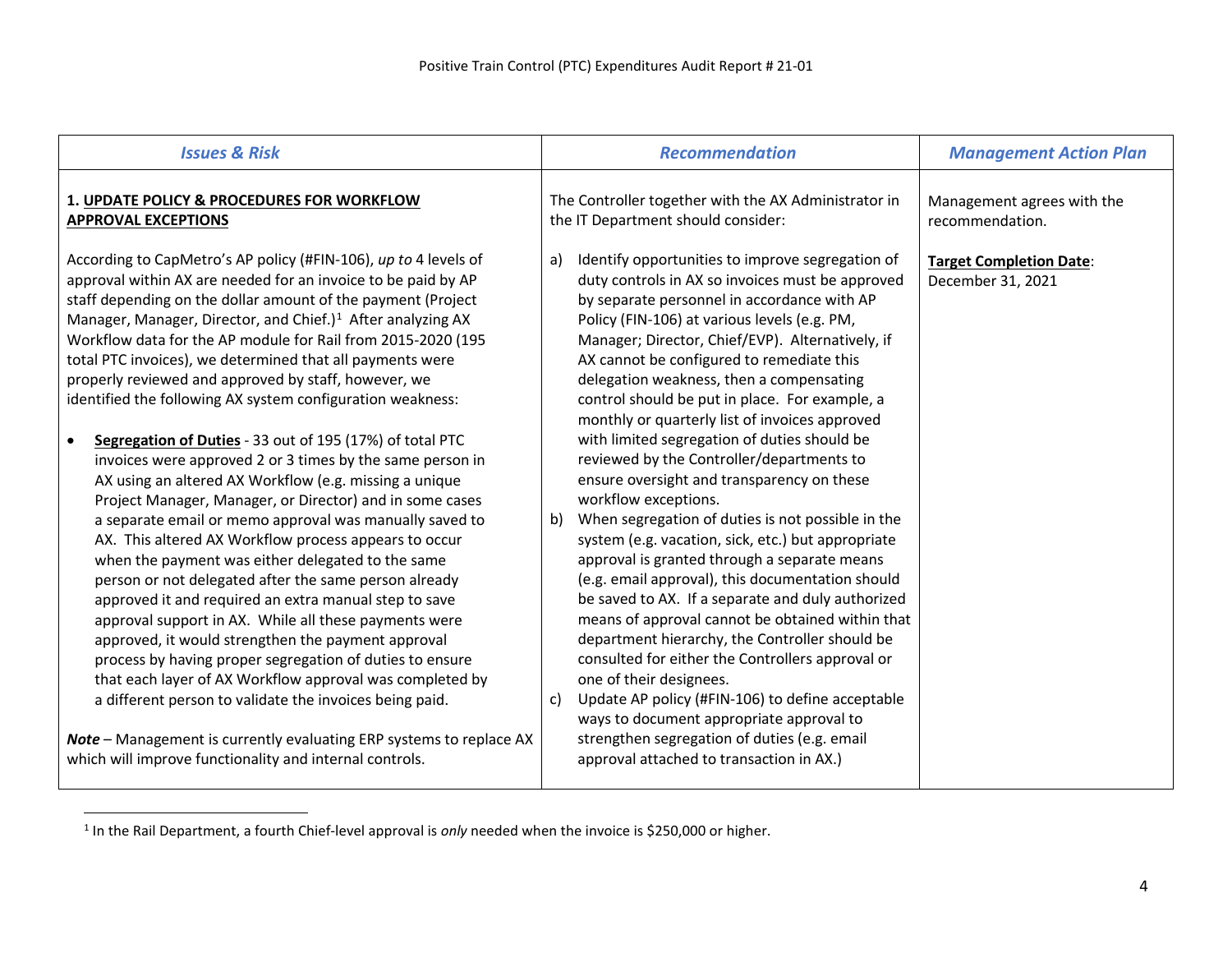<span id="page-6-0"></span>

| <b>Issues &amp; Risk</b>                                                                                                                                                                                                                                                                                                                                                                                                                                                                                                                                                                                                                                                                                                                                                                                                                                                                                                                                                                                                                                                                                                                                                                                                                                                                                                                                                                                                                                  | <b>Recommendation</b>                                                                                                                                                                                                                                                                                                                                                                                                                                                                                                                                                                                                                                                                                                                                                                                                                                                                  | <b>Management Action Plan</b>                                                                        |  |  |
|-----------------------------------------------------------------------------------------------------------------------------------------------------------------------------------------------------------------------------------------------------------------------------------------------------------------------------------------------------------------------------------------------------------------------------------------------------------------------------------------------------------------------------------------------------------------------------------------------------------------------------------------------------------------------------------------------------------------------------------------------------------------------------------------------------------------------------------------------------------------------------------------------------------------------------------------------------------------------------------------------------------------------------------------------------------------------------------------------------------------------------------------------------------------------------------------------------------------------------------------------------------------------------------------------------------------------------------------------------------------------------------------------------------------------------------------------------------|----------------------------------------------------------------------------------------------------------------------------------------------------------------------------------------------------------------------------------------------------------------------------------------------------------------------------------------------------------------------------------------------------------------------------------------------------------------------------------------------------------------------------------------------------------------------------------------------------------------------------------------------------------------------------------------------------------------------------------------------------------------------------------------------------------------------------------------------------------------------------------------|------------------------------------------------------------------------------------------------------|--|--|
| 2. UPDATE AX APPROVALS & WORKFLOW<br>The AP module within AX Workflow is configured to ensure<br>payments are properly reviewed and approved by using an<br>AX financial dimension <sup>2</sup> to identify and send payments to<br>the correct person for approval (see Appendices C & D.) For<br>example, within the Rail department any payments with a<br>financial dimension containing project ID RRC, department<br>number 544, and an invoice amount greater than or equal<br>to \$250,000 must be approved by the PTC Project Manager<br>$(1st PM level)$ , the Rail Business Manager $(2nd Manager)$<br>level), VP of Rail (3 <sup>rd</sup> Director level), and the Chief Operating<br>Officer (4 <sup>th</sup> Chief level) and are automatically routed to each<br>person's workflow queue for approval. While this approval<br>process is automated and has strong controls in place, we<br>noticed some inconsistencies in how departments are<br>configured on the back end, and in general, some needed<br>clean up. For example, departments use a mix of \$100,000<br>and \$250,000 invoice thresholds to trigger the fourth Chief<br>level approval and others do not require a fourth approval<br>level. Additionally, we identified some old department<br>numbers still configured in AX which could be accidentally<br>used by staff. See Appendix D for a summary of the AP<br>configuration in AX Workflow for all departments. | The Controller together with the AX Administrator<br>in the IT Department should complete the<br>following:<br>In AX workflow, review by department (see<br>a)<br>Appendix D) and ensure it aligns with Cap<br>Metro's AP policy (#FIN-106).<br>In AX workflow, ensure a first level Project<br>b)<br>Manager level approval is required for all active<br>projects at CapMetro as identified by the EPPM<br>system (project management software).<br>Remove any old departments or employee<br>c)<br>numbers listed in the AX system.<br>In AX workflow, ensure every department has<br>d)<br>identified a Chief level approval and review the<br>Manager and Director level approvals to ensure<br>this appropriately reduces the risk of<br>unauthorized payments.<br>In AX workflow, review dollar thresholds in the<br>e)<br>configuration and make any necessary<br>adjustments. | Management agrees with the<br>recommendation.<br><b>Target Completion Date:</b><br>December 31, 2021 |  |  |

<sup>&</sup>lt;sup>2</sup> A financial or accounting dimension is a number assigned to each payment that identifies the payment's unique fund, main account, department, function, service code, and project code within the AX accounting system.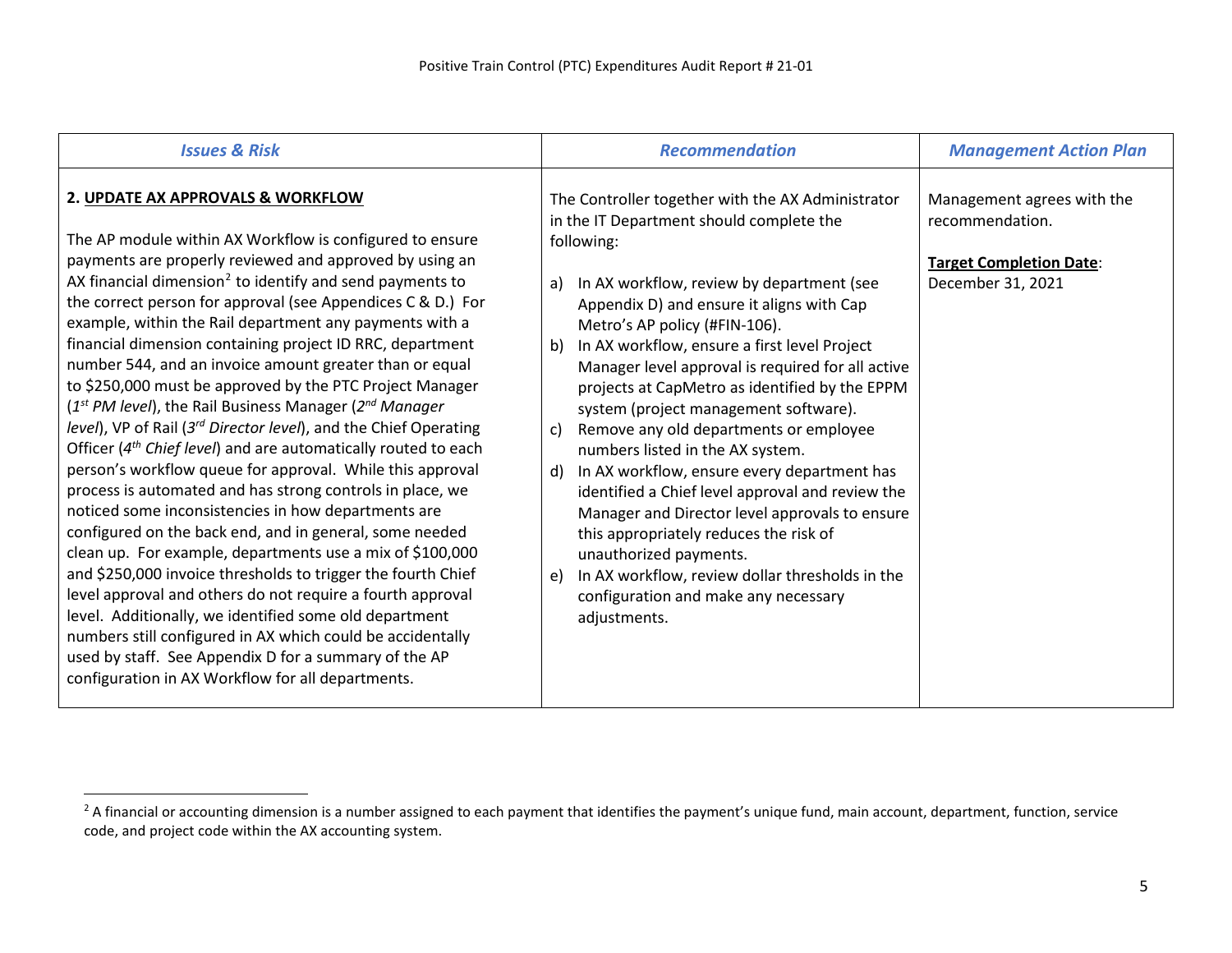| <b>Summary of Payments by Vendor for PTC</b><br>2015 - 2020 |                                            |    |                    |            |  |  |  |  |
|-------------------------------------------------------------|--------------------------------------------|----|--------------------|------------|--|--|--|--|
| <b>Vendor Name</b>                                          | <b>Description of Work</b>                 |    | <b>Amount Paid</b> | Percentage |  |  |  |  |
| Modern Railway Systems,                                     |                                            |    |                    |            |  |  |  |  |
| Inc.                                                        | Implemented PTC.                           | \$ | 68,494,249         | 93.63%     |  |  |  |  |
| Mott MacDonald LLC                                          | Consulting and engineering work.           | \$ | 1,857,895          | 2.54%      |  |  |  |  |
|                                                             | Roadway worker-in-charge. Safety           |    |                    |            |  |  |  |  |
|                                                             | operators while other service providers    |    |                    |            |  |  |  |  |
| Herzog Contracting Corp.                                    | worked on the railroad.                    | \$ | 1,579,437          | 2.16%      |  |  |  |  |
| Soal Technologies LLC                                       | Consulting and IT development work.        | \$ | 751,951            | 1.03%      |  |  |  |  |
| <b>LTK Engineering Services</b>                             | Consulting and engineering work.           | \$ | 168,323            | 0.23%      |  |  |  |  |
| Infojini, Inc.                                              | Consulting and IT development work.        | \$ | 63,802             | 0.09%      |  |  |  |  |
| Downtown Gateway                                            | Consulting work - integrated PTC with      |    |                    |            |  |  |  |  |
| Partners                                                    | downtown rail station.                     | \$ | 57,580             | 0.08%      |  |  |  |  |
| <b>Waterfall Security Solutions</b>                         |                                            |    |                    |            |  |  |  |  |
| Ltd.                                                        | Completed communications work for PTC.     | \$ | 56,312             | 0.08%      |  |  |  |  |
| Freese & Nichols, Inc.                                      | Consulting and engineering work.           | \$ | 39,034             | 0.05%      |  |  |  |  |
|                                                             | Procurement work - created an              |    |                    |            |  |  |  |  |
| <b>Texas Transportation</b>                                 | Independent Cost Estimate (ICE) and        |    |                    |            |  |  |  |  |
| Institute                                                   | verified proposals.                        | \$ | 32,300             | 0.04%      |  |  |  |  |
| <b>Orion Geomatics</b>                                      | Consulting work - completed survey work.   | \$ | 32,000             | 0.04%      |  |  |  |  |
|                                                             | Temp agency - provided temporary           |    |                    |            |  |  |  |  |
| Modis GS                                                    | employees.                                 | \$ | 11,776             | 0.02%      |  |  |  |  |
| Herzog Transit Services, Inc.                               | Commuter rail services.                    | \$ | 6,879              | 0.01%      |  |  |  |  |
|                                                             | Constructed training room and installation |    |                    |            |  |  |  |  |
| Spawglass Contractors, Inc.                                 | of stimulator.                             | \$ | 5,950              | 0.01%      |  |  |  |  |
|                                                             | Consulting work - completed analysis and   |    |                    |            |  |  |  |  |
| Huitt-Zollars, Inc.                                         | other work for downtown rail station.      | \$ | 458                | 0.00%      |  |  |  |  |
| <b>Grand Total:</b>                                         |                                            | \$ | 73,157,946         | 100.00%    |  |  |  |  |
| *Source: AX Accounting System                               |                                            |    |                    |            |  |  |  |  |

# **Appendix A: Payments by Vendor for PTC (2015-2020)**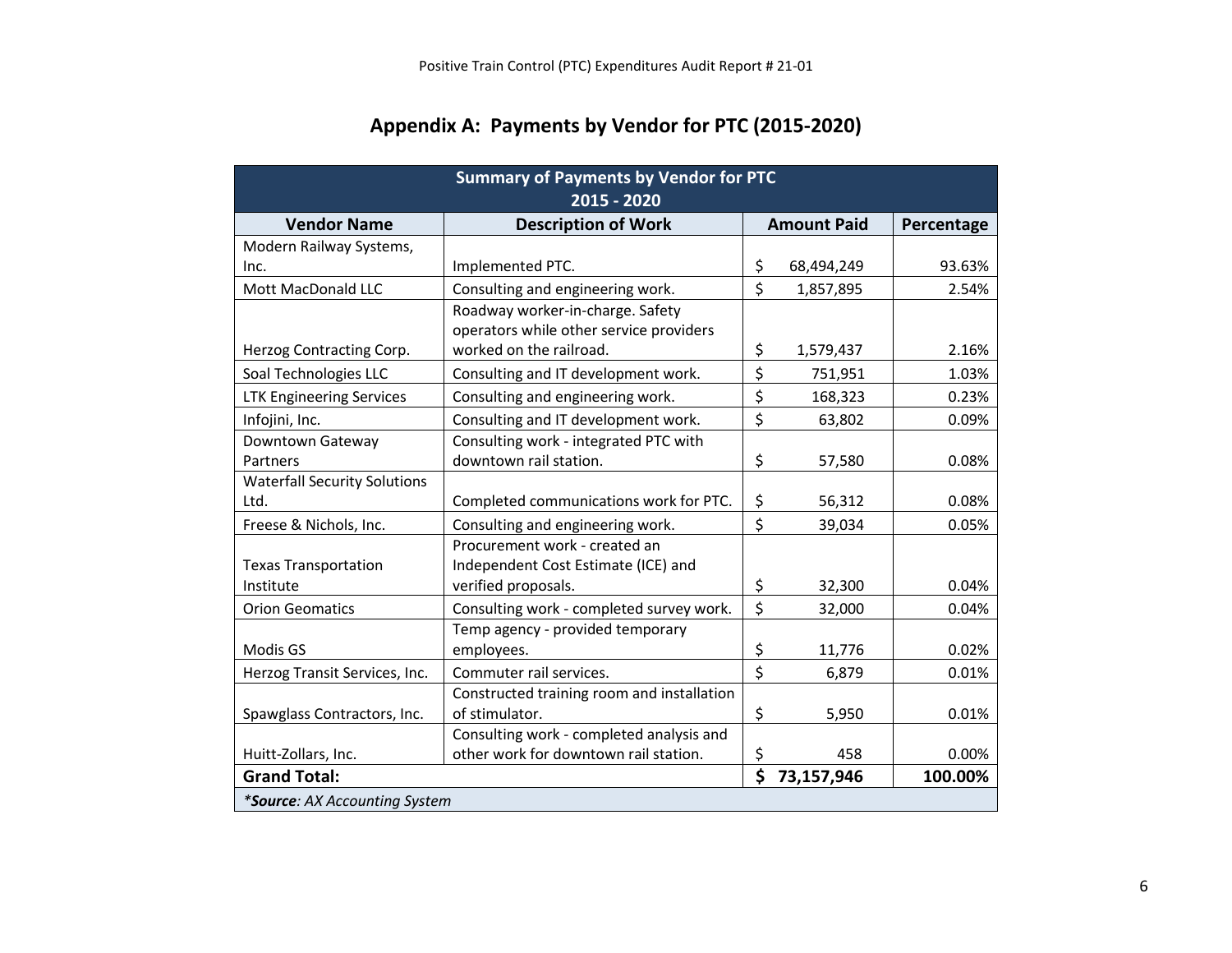

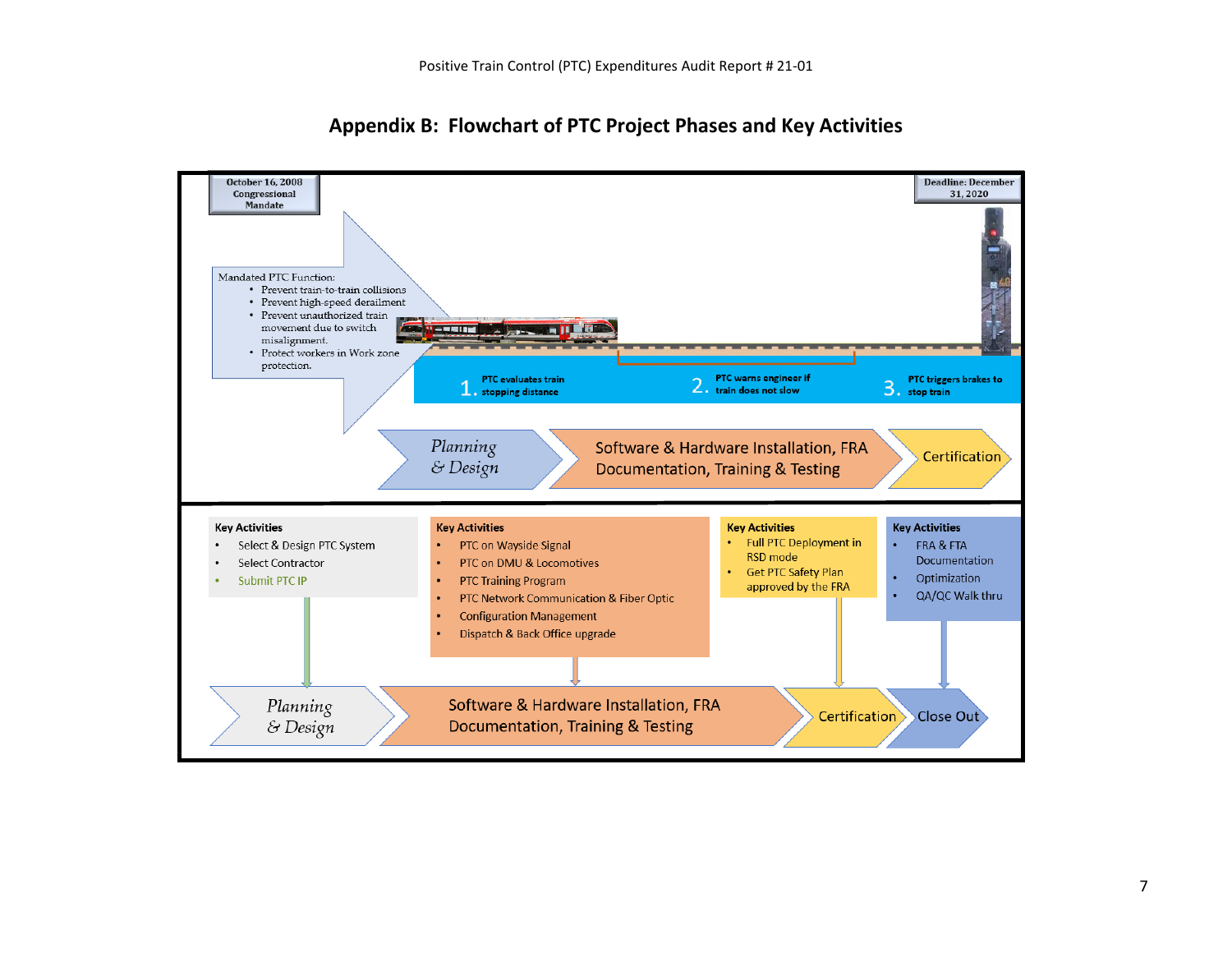#### **Appendix C: Flowchart of AX Payment Approval Process Rail Department**

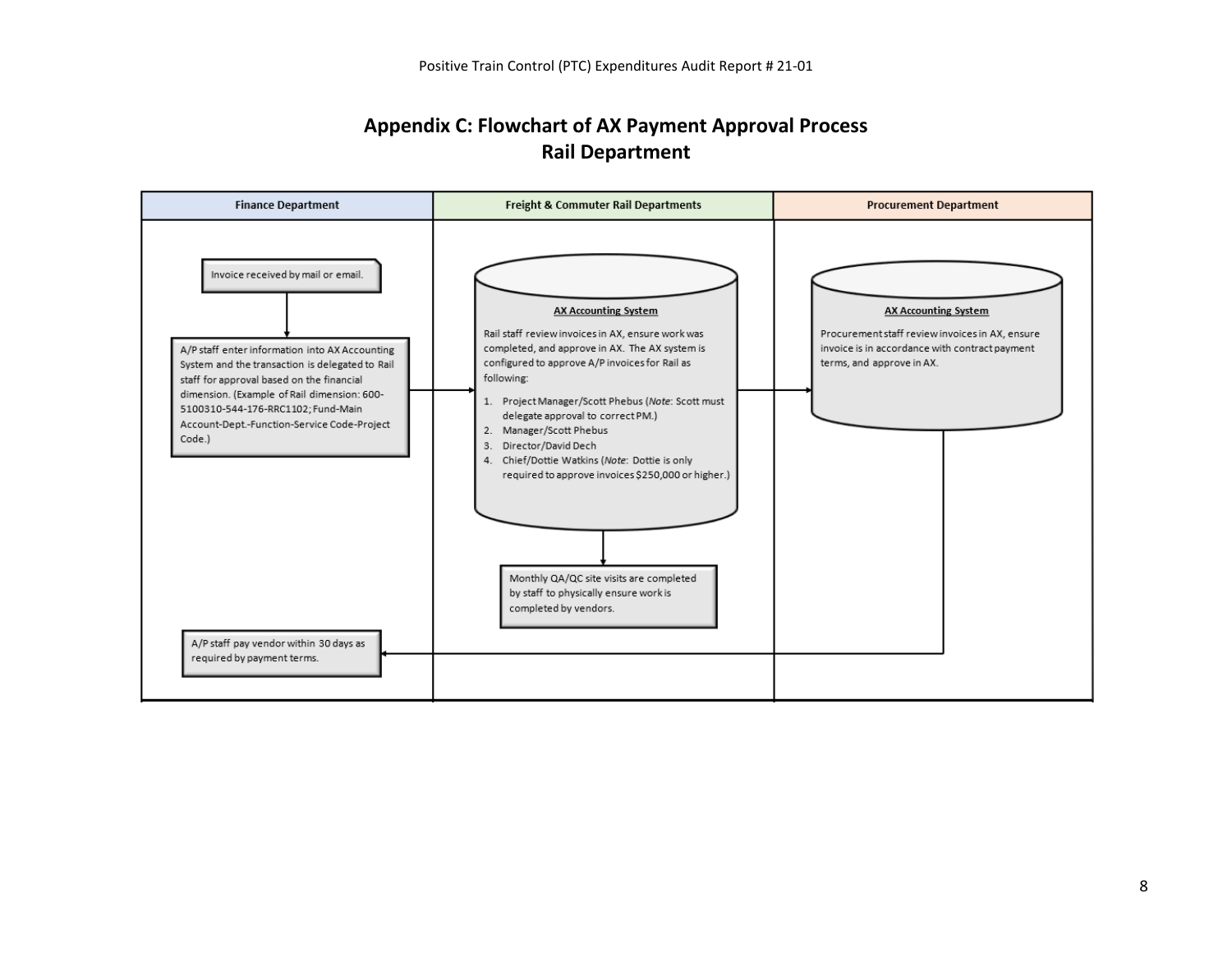| AX Workflow Configuration for AP Module                             |        |                                                                 |                            |                     |                                                     |                          |                              |                                             |         |
|---------------------------------------------------------------------|--------|-----------------------------------------------------------------|----------------------------|---------------------|-----------------------------------------------------|--------------------------|------------------------------|---------------------------------------------|---------|
| #1: PM Approval -<br><b>Project ID or Dept</b>                      | Dept # | <b>Department Name</b>                                          | <b>#2: MGR</b><br>Approval | #3: DIR<br>Approval | #3: DIR If Equal<br><b>To or Greater</b><br>Than \$ |                          | #4: CHIEF<br><b>Approval</b> | #4: CHIEF If Equal To<br>or Greater Than \$ |         |
|                                                                     | 110    | Executive                                                       |                            |                     |                                                     |                          | Y                            | \$                                          |         |
|                                                                     | 118    | <b>Government Affairs</b>                                       | Y                          |                     |                                                     |                          | Y                            | \$                                          | 100,000 |
|                                                                     | 119    | Diversity and Compliance                                        | Υ                          |                     |                                                     |                          | Υ                            | \$                                          | 100,000 |
|                                                                     | 120    | <b>Board of Directors</b>                                       | Υ                          |                     |                                                     |                          | Υ                            | \$                                          | 100,000 |
|                                                                     | 125    | <b>Internal Audit</b>                                           |                            | Y                   | \$                                                  | $\overline{\phantom{a}}$ | Y                            | \$                                          | 250,000 |
| *BPS - Bus/Paratransit<br>*CPG - Capital Projects<br>*FIN - Finance | 130    | <b>Strategic Operations</b><br>Management and<br>Administration |                            | Υ                   | \$                                                  |                          | Υ                            | \$                                          | 250,000 |
| *ITS - Information                                                  | 141    | Security                                                        | Y                          | Y                   | \$                                                  | 100,000                  | Y                            | \$                                          | 250,000 |
| Technology                                                          | 150    | Legal                                                           | Y                          | Y                   | \$                                                  |                          |                              |                                             |         |
| *PAM - Real Estate                                                  | 220    | Finance                                                         |                            | Y                   | \$                                                  |                          | Υ                            | \$                                          | 250,000 |
| Propery & Asset Mgmt                                                | 230    | <b>Information Technology</b>                                   | Y                          | Y                   | \$                                                  |                          | Y                            | \$                                          | 250,000 |
| *PLN - Strategic                                                    | 250    | Procurement                                                     | Y                          | Y                   | \$                                                  | 100,000                  |                              |                                             |         |
| Planning                                                            | 275    | Rideshare                                                       |                            | Y                   | \$                                                  |                          | Y                            | \$                                          | 250,000 |
| *RRC - Commuter Rail                                                | 320    | <b>Strategic Planning</b>                                       | Y                          | Y                   | \$                                                  |                          |                              |                                             |         |
| *RRF - Freight Rail<br>*SAF - Safety                                | 330    | Marketing and<br>Communications                                 | Y                          | Y                   | \$                                                  | 100,000                  | Y                            | \$                                          | 100,000 |
| *Miscellaneous Codes<br>(00000, XCP, 530, etc.)                     | 331    | <b>Community Engagement</b>                                     | Y                          |                     |                                                     |                          | Υ                            | \$                                          | 100,000 |
|                                                                     | 332    | <b>Customer Service</b>                                         | Y                          |                     |                                                     |                          | Y                            | \$                                          | 100,000 |
|                                                                     | 340    | <b>Human Resources</b>                                          | Y                          | Y                   | \$                                                  | 100,000                  |                              |                                             |         |
|                                                                     | 420    | <b>Risk and Safety</b><br>Management                            | Y                          | Y                   | \$                                                  | 100,000                  |                              |                                             |         |
|                                                                     | 457    | <b>Public Facilities</b>                                        | Y                          | Υ                   | \$                                                  | 100,000                  | Y                            | \$                                          | 250,000 |
|                                                                     | 530    | <b>Capital Projects</b>                                         | Υ                          | Υ                   | \$                                                  | 100,000                  | Y                            | \$                                          | 250,000 |

# **Appendix D: Summary of AX Workflow Configuration for AP Module**